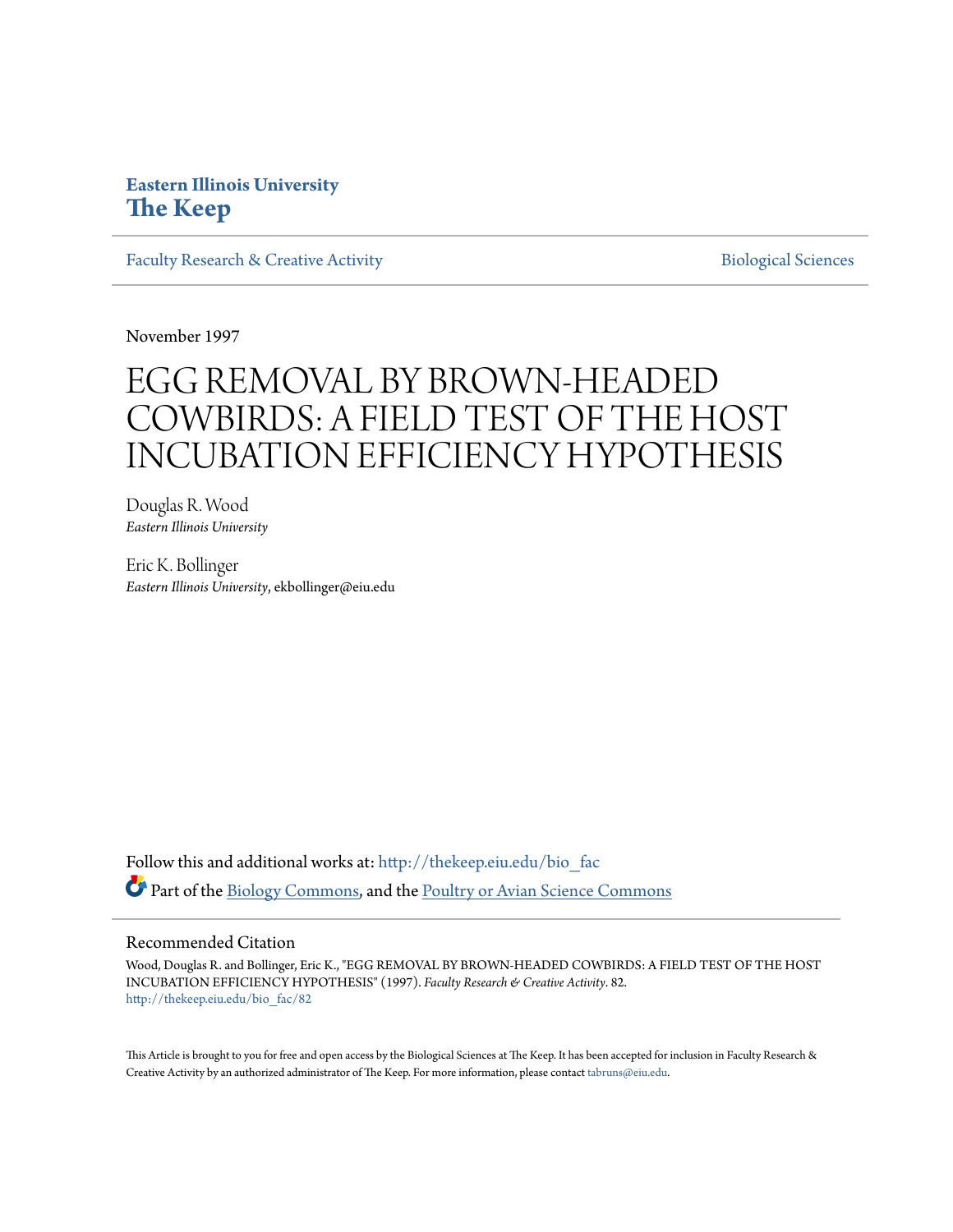# THE CONDOR LIBRARY

**A JOURNAL OF AVIAN BIOLOGY** 

Volume 99

Number **JUNIVERSITY OF IDAHU** 

*The Condor* 99:851-857 © The Cooper Ornithological Society 1997

## EGG REMOVAL BY BROWN-HEADED COWBIRDS: A FIELD TEST OF THE HOST INCUBATION EFFICIENCY HYPOTHESIS<sup>1</sup>

DOUGLAS R. WOOD<sup>2</sup> AND ERIC K. BOLLINGER

*Department of Zoology, Eastern Illinois University, Charleston, IL 61920* 

*Abstract.* Brown-headed Cowbirds *(Molothrus ater)* often remove host eggs, usually to the detriment of the host's reproductive success. We tested the hypothesis that host egg size and number influence the incubation efficiency of a parasitic egg. A single House Sparrow *(Passer domesticus)* or Brown-headed Cowbird egg was placed in each host nest (addition), and in some nests a host egg was removed as well (addition/removal). Hatching success and incubation length were measured to determine whether host-egg removal conferred an advantage in incubation efficiency compared to simple addition of a parasitic egg. Redwinged Blackbirds *(Agelaius phoeniceus)* and Chipping Sparrows *(Spizella passerina)*  served as medium-sized and small-sized host species, respectively. In Red-winged Blackbird nests, host-egg removal produced smaller clutches, and parasitic eggs had shorter incubation lengths in smaller clutches. However, the parasitic egg's incubation length and probability of hatching did not differ between the addition and addition/removal treatments. Parasitic eggs in Chipping Sparrow nests had shorter incubation periods than in blackbird nests and frequently caused the inefficient incubation of host eggs. Egg removal again did not reduce incubation lengths or increase hatchability of parasitic eggs. Thus, we found little support for the incubation efficiency hypothesis to explain host-egg removal by Brown-headed Cowbirds.

*Key words: Brown-headed Cowbirds,* Molothrus ater, *brood parasitism, egg removal, Red-winged Blackbirds, Chipping Sparrows, incubation efficiency.* 

#### INTRODUCTION

The Brown-headed Cowbird *(Molothrus ater)* is North America's only widespread, obligate brood parasite. This species parasitizes over 200 species of North American birds (Friedmann and Kiff 1985). One poorly understood behavior associated with cowbird parasitism is the removal of host eggs. Cowbird females often remove one or more host eggs after they have laid their own egg in a host clutch. Various hypotheses have been proposed to explain the adaptive significance of egg removal including host deception (Moksnes and Røskaft 1987), increased nutritional intake (Scott et al. 1992), decreased nestling competition (Blakespoor et al. 1982), increased hatching efficiency (Davies and Brooke 1988), and increased incubation efficiency of the parasitic egg (Peer and Bollinger, in press).

Davies and Brooke (1988) proposed the host incubation limit hypothesis, which states that egg removal may increase the probability that a parasitic egg will hatch in larger clutches. In support of this hypothesis, Lerkelund et al. (1993) reported higher rates of unhatched eggs in enlarged clutches of the Fieldfare *(Turdus pilaris),* and Moreno et al. (1991) found reduced hatching success in enlarged clutches of the Collared Flycatcher *(Ficedula albicollis).* Thus, egg removal may increase the probability of a parasitic egg hatching in a host nest by keeping the clutch size constant.

In addition to supporting the host incubation limit hypothesis, Peer and Bollinger (in press) proposed the incubation efficiency hypothesis, which states that host egg size and number affect

<sup>1</sup> Received 11 March 1996. Accepted 9 June 1997. 2 Current address: Department of Wildlife and Fisheries, Mississippi State University, Mississippi State, MS 39762, e-mail: drwood@magnolia.cfr.msstate.edu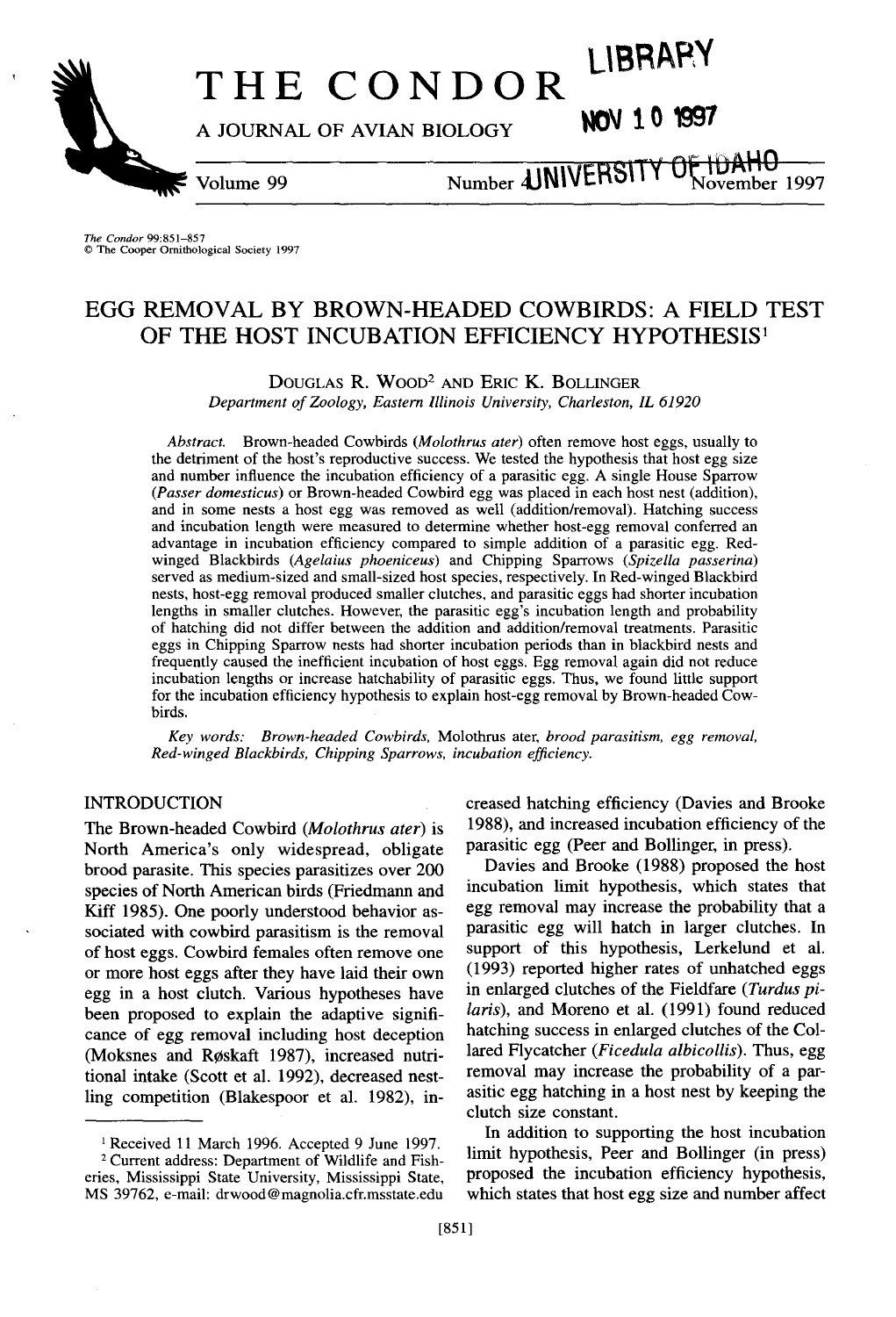the incubation efficiency of a parasitic egg. If a cowbird parasitizes a species with larger eggs, the cowbird egg may have little contact with the host female's brood patch and may be subject to heat shielding by the larger host eggs. Therefore, a parasitic egg may have a decreased chance of hatching and possibly an increased incubation length in such nests.

Egg removal by a female cowbird may compensate for her own smaller egg by increasing its contact with the host's brood patch and increasing its chances of hatching (Wiley 1985). For smaller host species, the larger cowbird egg may have a negative impact on the host eggs due to heat shielding. Therefore, egg removal would probably not improve the incubation efficiency of the cowbird's eggs, since they already enjoy a size advantage over smaller host eggs.

In this study, we tested the host incubation efficiency hypothesis with two host species. One, the Red-winged Blackbird *(Agelaius phoeniceus),* is noticeably larger than the cowbird. The other, the Chipping Sparrow *(Spizella passerina)* is much smaller. We predicted that the addition/removal of host eggs should increase the hatching efficiency and decrease the incubation length of parasitic eggs in larger hosts compared to parasitic eggs in addition treatments, whereas there would be no such differences in nests of smaller hosts.

#### METHODS

#### STUDY SITES

Research was conducted at six sites in Coles, Cumberland, and Douglas Counties, Illinois from 10 April to 28 July 1994. Red-winged Blackbird nests were located in one large cattail marsh *(Typha* spp.) and around the periphery of two ponds in emergent vegetation, primarily cattail and willows. Chipping Sparrow nests were located in three small Christmas tree farms.

We searched for nests every 1-2 days throughout the field season or opportunistically during nest checks. Nests were marked with flagging tape 3-5 m north of the nest, and a compass bearing and distance were recorded to a reference marker near the nest (Martin and Guepel 1993).

During hatching, we recorded hatching dates of individual eggs, incubation lengths, and the presence of any unhatched eggs. Unhatched eggs were broken to analyze their contents. Eggs were classified as inefficiently incubated if a partially developed embryo was detectable with the unaided eye (Peer and Bollinger, in press). If no embryo was detected, the egg was classified as infertile.

#### CLUTCH MANIPULATIONS

We performed two experimental manipulations concurrently with Red-winged Blackbird and Chipping Sparrow clutches. Addition nests received one parasitic egg, increasing the existing clutch size by one egg. Addition/removal nests received one parasitic egg, but one host egg was simultaneously removed from the clutch, therefore clutch size remained the same. We also tracked the progress of control nests in which no egg additions or removals occurred.

#### PARASITIC EGGS

Because we could not obtain large numbers of freshly-laid Brown-headed Cowbird eggs, we used House Sparrow *(Passer domesticus)* eggs in most of our manipulations. House Sparrow eggs resemble cowbird eggs in size, maculation and 10-13 day incubation length (Peer and Bollinger, in press). House Sparrow eggs used in this study averaged  $(\pm SD)$  21.93  $\pm 1.01$  mm  $\times$  15.65  $\pm$  0.84 mm (n = 113). House Sparrow eggs were collected daily from nests on the campus of Eastern Illinois University and transported within several hours to study sites.

Whenever possible, Brown-headed Cowbird eggs were removed from naturally parasitized nests of various species and transplanted to experimental nests. Cowbird eggs averaged 20.16  $\pm$  0.24 mm  $\times$  16.08  $\pm$  0.20 mm (n = 11). Hereafter, the term "parasitic egg" refers collectively to both House Sparrow and Brown-headed Cowbird eggs.

Incubation length was measured from the day the penultimate egg was laid until each egg hatched. All incubation lengths were recorded to the nearest day. We used two~tailed Mann-Whitney U-tests (MWU) for most statistical analyses of incubation data, and chi-square tests were used to analyze hatching efficiency. Wilcoxon matched-pairs signed-rank tests  $(T)$  were used to compare incubation differences within individual clutches. In all tests,  $P < 0.05$  was used to denote statistical significance. Values presented are means  $\pm$  SD.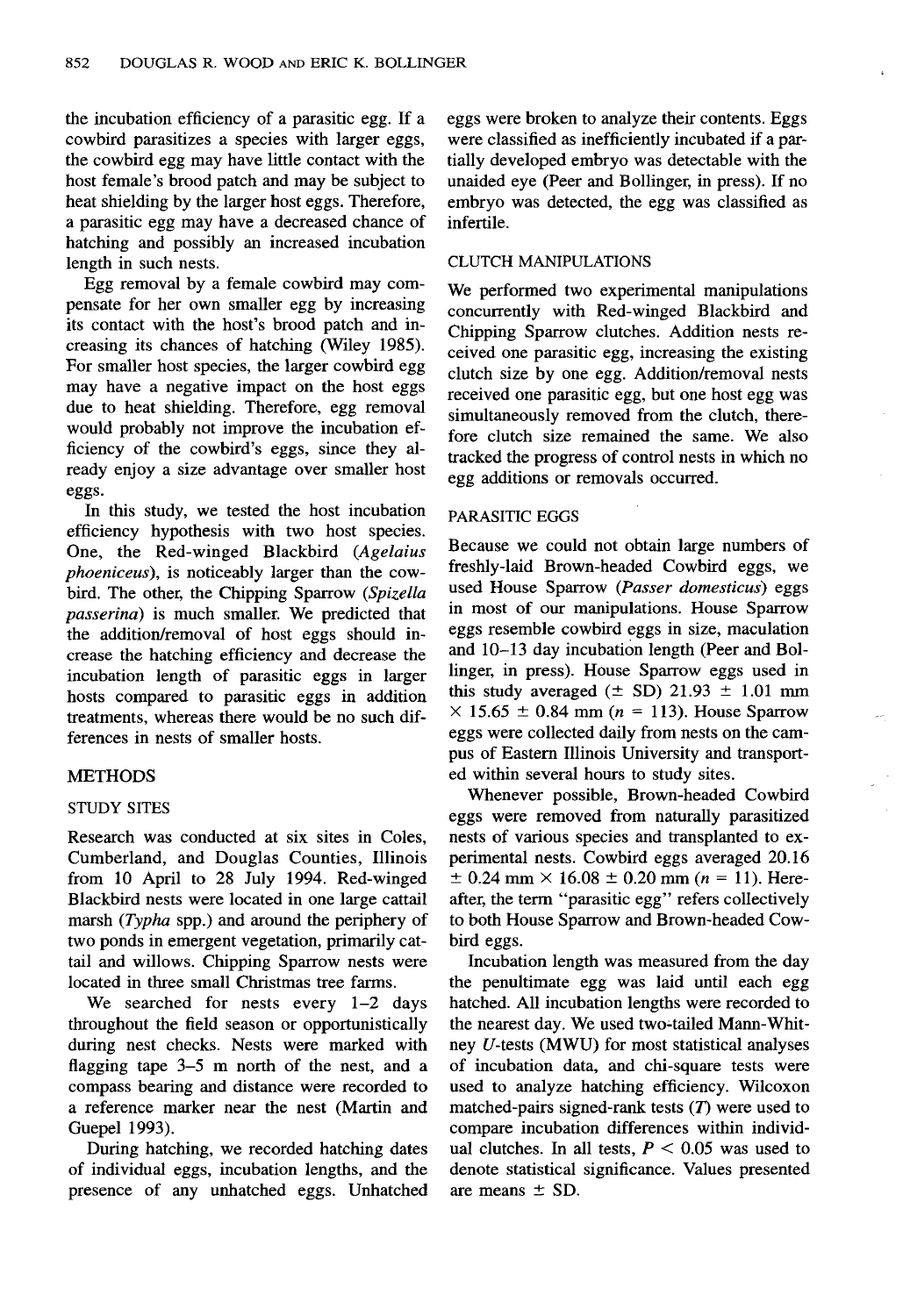#### RESULTS

#### CLUTCH SIZE

*Red-winged Blackbird nests.* We monitored a total of 230 Red-winged Blackbird nests from 10 April to 15 June (Table 1). The mean clutch size of addition nests was  $4.5 \pm 0.91$  ( $n = 48$ ) and ranged from 3-5 eggs/clutch, including the parasitic egg. Addition/removal nest clutch size averaged 3.8  $\pm$  0.52 eggs ( $n = 53$ ) and ranged from 2-5 eggs/clutch. Mean clutch size for control nests was  $3.6 \pm 0.58$  ( $n = 74$ ) with a range of  $2-5$  eggs.

Experimental and control clutch sizes were significantly different (ANOVA,  $F_{2,172} = 29.2$ , *P*  $<$  0.01). The mean clutch size of addition nests was significantly greater than control (Student Newman-Keuls' test,  $P < 0.01$ ) and addition/ removal nests ( $P < 0.01$ ). Mean clutch sizes of addition/removal and control nests did not differ  $(P > 0.05)$ .

*Chipping Sparrow nests.* A total of 40 Chipping Sparrow nests were monitored from 8 June to 24 July (Table 1). The mean clutch size in Chipping Sparrow addition nests was  $4.2 \pm 0.79$  $(n = 10, \text{ range } 3-5 \text{ eggs/cluster})$ , compared to addition/removal nest clutch size of  $3.9 \pm 0.67$  $(n = 12, \text{ range } 3-5 \text{ eggs/cluster})$ . Mean clutch size for control nests was  $4.2 \pm 0.31$  eggs (n = 6). Experimental and control clutch sizes did not differ  $(F_{2,25} = 0.5, P > 0.05)$ .

#### HATCHING EFFICIENCY

*Red-winged Blackbirds.* The percentage of inefficiently incubated parasitic eggs was not significantly lower in addition/removal nests (40%, 21 of 52) than in addition nests (35%, 16 of 46)  $(\chi^2)$  = 0.3, *P* > 0.50). In addition/removal nests considered separately, parasitic eggs tended to be inefficiently incubated in clutches of  $\geq$  4 eggs (46%, 9 of 41) than in clutches of  $\leq$  3 eggs (18%, 2 of 11), although this difference was not significant ( $\chi^2$ <sub>1</sub> = 2.9, *P* < 0.10). In addition nests, the percentages of inefficiently incubated parasitic eggs did not differ between clutches of  $\leq$  4 eggs (38%, 8 of 21) and clutches of 5 eggs  $(32\%, 8 \text{ of } 25)$   $(\chi^2) = 0.2, P > 0.50$ .

*Chipping Sparrows.* Parasitic eggs (Table 2) were highly successful in Chipping Sparrow nests, often to the detriment of the smaller host eggs (Table 3). Overall, the proportion of host eggs that were inefficiently incubated did not differ significantly in addition nests (25%, 8 of

TABLE 1. Outcomes for all Red-winged Blackbird and Chipping Sparrow nests. Numbers in parentheses indicate percentage of total nests.

| <b>Outcomes</b>    |     | Red-winged<br>Blackbird | Chipping<br>Sparrow |      |
|--------------------|-----|-------------------------|---------------------|------|
|                    | n   | $\%$                    | n                   | %    |
| Total $#$ of nests | 230 |                         | 40                  |      |
| Hatched            | 175 | (76)                    | 28                  | 70)  |
| Predation (avian)  | 19  | (8)                     | 6                   | (15) |
| Predation (other)  | 9   | (4)                     | 2                   | (5)  |
| Abandoned          |     |                         |                     |      |
| experimental       | 5   | (2)                     |                     | (10) |
| control            | 4   | 21                      |                     | (0)  |
| Destroyed          | 18  | 8                       |                     | ω    |

32) compared to addition/removal nests (18%, 6 of 34) ( $\chi^2$ <sub>1</sub> = 0.5, *P* > 0.5). There was no significant difference between inefficiently incubated host eggs in addition/removal clutches of 3  $(17\%, 1 \text{ of } 6) \text{ and } \geq 4 \text{ eggs } (18\%, 5 \text{ of } 28) (\chi^2)$  $= 0.0$ ). In addition nests, Chipping Sparrow host eggs were more prone to inefficient incubation in clutches of 5 eggs (44%, 7 of 16) than in clutches of  $\leq 4$  eggs (17%, 1 of 16) (Fisher Exact test,  $P < 0.02$ ).

Finally, the percentage of inefficiently incubated parasitic eggs in Red-winged Blackbird nests (38%, 37 of 98) was significantly higher than in Chipping Sparrow nests (0%, 0 of 22)  $(\chi^2) = 12.0, P < 0.001$ ).

#### INCUBATION LENGTH

*Red-winged Blackbird nests.* The incubation lengths of all hatching parasitic eggs, regardless of hatching order, did not differ between addition/removal  $(11.2 \pm 1.11 \text{ days}, n = 31)$  and addition nests  $(11.0 \pm 1.09 \text{ days}, n = 30)$ (MWU,  $z = 1.02$ ,  $P > 0.05$ ). In addition/removal nests, the incubation length of all hatching parasitic eggs was not significantly shorter than the mean incubation length of host eggs in the same clutch  $(T = 214, z = 0.04, P > 0.05)$ . In addition nests, parasitic eggs hatched sooner than the mean incubation length of host eggs in the same clutch ( $T = 108.5$ ,  $z = 2.14$ ,  $P < 0.05$ ).

In addition/removal nests (Fig. 1), the incubation length of all hatching parasitic eggs in clutch sizes of  $\leq$  3 (10.3  $\pm$  0.87 days, *n* = 9) was shorter than in clutch sizes of 4 (11.5  $\pm$ 1.06 days,  $n = 21$ ) (MWU,  $z = 2.71$ ,  $P < 0.01$ ) In addition nests, incubation lengths for parasitic eggs in clutches of 3 (10.5  $\pm$  0.71 days, *n* = 2) were significantly shorter than those in clutches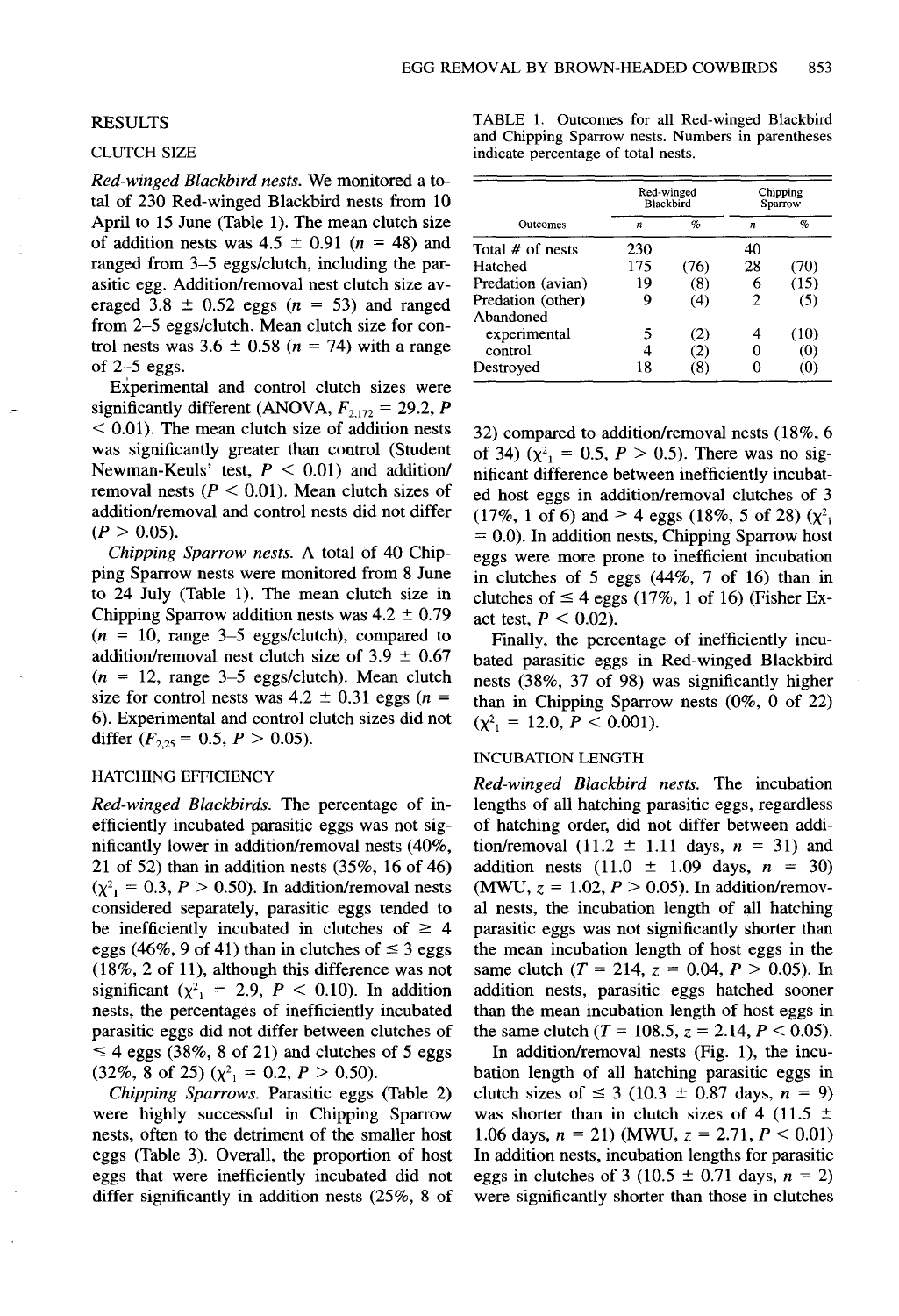| <b>Species</b>       | n  | Parasitic<br>1st | Host<br>1st | Simultaneous | Inefficient<br>incubation |   |
|----------------------|----|------------------|-------------|--------------|---------------------------|---|
| Red-winged Blackbird |    |                  |             |              |                           |   |
| Add                  | 48 | 23               | 25          | 15           | 33                        | 4 |
| Add/Remove           | 53 | 21               | 35          |              | 44                        |   |
| Chipping Sparrow     |    |                  |             |              |                           |   |
| Add                  | 10 | 100              | 0           |              | 0                         |   |
| Add/Remove           | 12 | 100              | 0           |              |                           |   |

TABLE 2. Parasitic egg outcomes (%) in experimental nests were divided into five categories: (I) parasitic egg hatched first, (2) host egg hatched first, but the parasitic egg did hatch, (3) parasitic and a host egg hatched simultaneously, (4) parasitic egg was inefficiently incubated, and (5) parasitic egg was infertile.

of 4 (11.1  $\pm$  0.79 days, *n* = 11) (MWU = 94,  $P < 0.05$ ) and 5 eggs (11.1  $\pm$  1.34 days, *n* = 17) (MWU = 101.5,  $P < 0.05$ ) (Fig. 1). The incubation length of parasitic eggs in addition clutches of 4 was not significantly shorter than in clutches of 5 (MWU,  $z = 0.24$ ,  $n = 28$ ,  $P >$ 0.05).

*Chipping Sparrow nests.* In Chipping Sparrow clutches (Fig. 1), the incubation length of parasitic eggs in addition/removal nests (10.4  $\pm$  0.51 days,  $n = 12$ ) was virtually identical to parasitic eggs in addition nests (10.4  $\pm$  0.52 days, *n* = 10) (MWU = 52.5,  $P > 0.50$ ). Clutch size did not affect the incubation length of parasitic eggs in addition/removal nests (KW test,  $\chi^2 = 1.4$ , *n* = 12,  $P > 0.05$ ) or addition nests (KW test,  $\chi^2$ <sub>2</sub>  $= 1.9, n = 10, P > 0.05$ .

When compared to mean incubation length of Chipping Sparrow eggs in addition/removal clutches (12.1  $\pm$  0.65 days, *n* = 28), parasitic eggs hatched significantly earlier (10.4  $\pm$  0.51 days,  $n = 12$ ) (Wilcoxon  $T = 0$ ,  $z = 2.75$ ,  $n =$ 

TABLE 3. Host egg outcomes were classified into three categories for experimental clutches: hatched, inefficiently incubated, and infertile. Percentage of eggs is listed for each category.

| Species                                                          | n                 | Hatched         | Ineffi-<br>ciently<br>incubated | Infer-<br>tile |
|------------------------------------------------------------------|-------------------|-----------------|---------------------------------|----------------|
| Red-winged Blackbird                                             |                   |                 |                                 |                |
| experimental<br>Add<br>Add/Remove<br>control                     | 166<br>150<br>269 | 99<br>97<br>97  | Ω<br>3<br>٩                     |                |
| Chipping Sparrow<br>experimental<br>Add<br>Add/Remove<br>control | 32<br>35<br>25    | 75<br>80<br>100 | 25<br>17                        | o<br>3         |

40,  $P < 0.01$ ). Parasitic eggs in addition clutches  $(10.4 \pm 0.52$  days,  $n = 10$ ) also hatched significantly sooner than the mean incubation length of host Chipping Sparrow eggs (12.4  $\pm$  0.62 days,  $n = 24$ ) (Wilcoxon  $T = 0$ ,  $z = 3.02$ ,  $n = 34$ ,  $P < 0.01$ ).

*Red-winged Blackbird vs. Chipping Sparrow nests.* The incubation length of all parasitic eggs in Red-winged Blackbird clutches  $(11.1 \pm 1.09$ days,  $n = 61$ ) was significantly longer than in Chipping Sparrow nests (10.4  $\pm$  0.50 days, *n* = 22) (MWU,  $z = 2.24$ ,  $P < 0.05$ ). Incubation lengths for parasitic eggs were significantly longer in both Red-winged Blackbird addition/removal (MWU,  $z = 2.03$ ,  $n = 43$ ,  $P < 0.05$ ) and addition clutches (MWU,  $z = 1.84$ ,  $n = 40$ , P  $<$  0.05) than parasitic eggs in Chipping Sparrow clutches.

#### DISCUSSION

We found little direct support for the incubation efficiency hypothesis in a medium and small host species. Although Red-winged Blackbirds are a medium-sized host species, their eggs are still larger than Brown-headed Cowbird or House Sparrow eggs. Therefore, egg removal should have conveyed an advantage in relation to incubation efficiency. Although egg removal appears to be a necessity when parasitizing a very large host species (e.g., the Common Grackle, Peer and Bollinger, in press), this strategy appears to have little adaptive value in relation to medium and small hosts.

Several studies have used artificial or natural parasitic eggs to determine the effects of host egg size on parasitic eggs. Davies and Brooke (1988) found that brood parasites, like the Common Cuckoo *(Cuculus canorus),* may remove eggs to prevent the total clutch size from ex-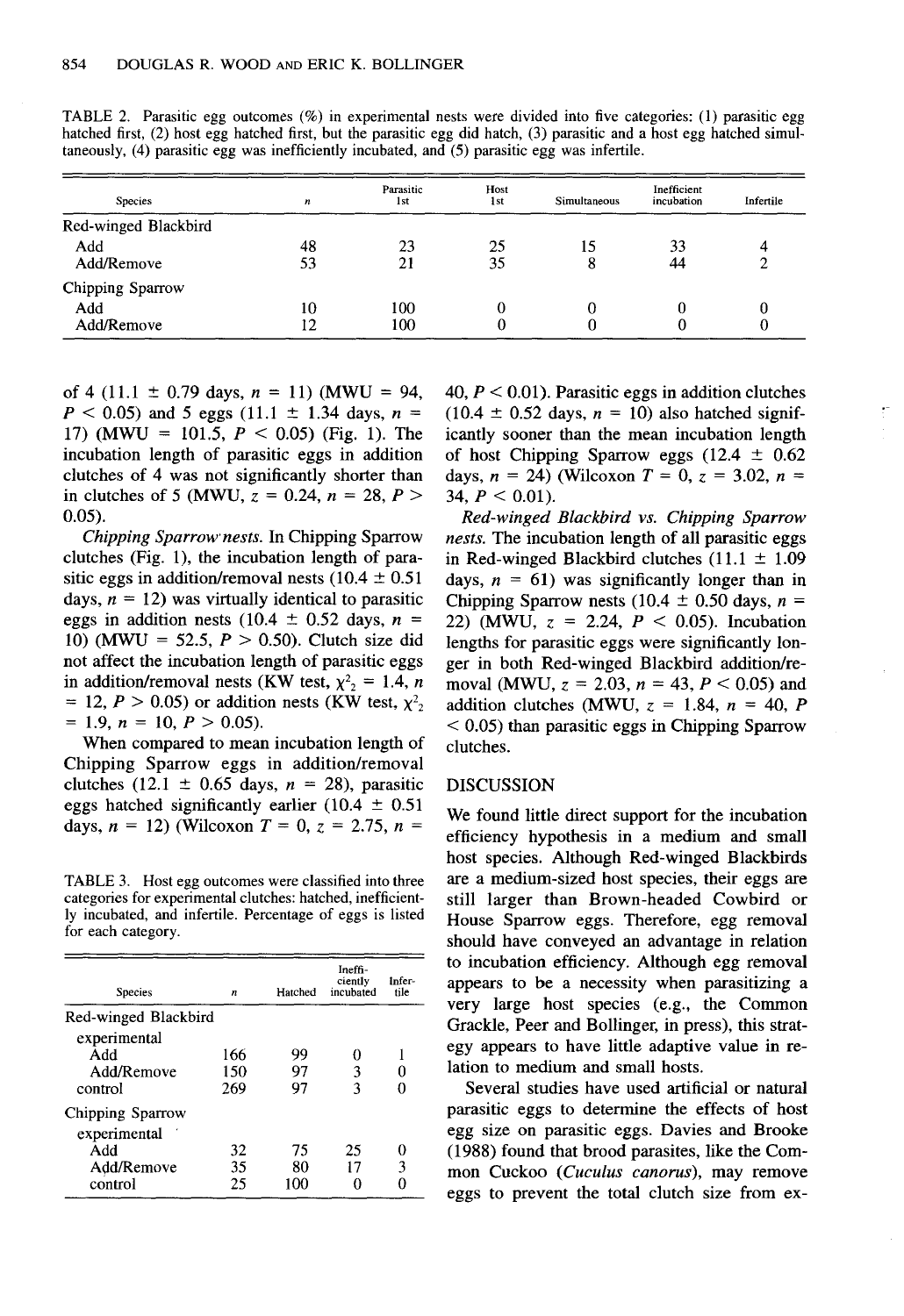

FIGURE 1. Mean  $(\pm$  SE) parasitic egg incubation length in addition/removal and addition Chipping Sparrow (CHSP) and Red-winged Blackbird (RWBL) nests.

ceeding the host female's ability to incubate an enlarged clutch. Thus, enlarged clutches may reduce the incubation efficiency of parasitic eggs in some instances. If parasitic and host eggs are of approximately equal size, the host incubation limit hypothesis seems appropriate. Peer and Bollinger (in press) tested the host incubation efficiency hypothesis in a large host species and found that egg removal increased hatching efficiency and decreased incubation length of parasitic eggs. If host egg sizes are larger, the host incubation efficiency hypothesis appears to offer a sufficient explanation of host egg removal. Neither of these hypotheses explains why cowbirds remove eggs from the nests of smaller host species.

Thus, the adaptive significance of host -egg removal by Brown-headed Cowbirds has yet to be clearly delineated. The lack of egg removal creates several problems. If a cowbird does not remove one or more host eggs, the increased clutch may take longer to incubate, because the female's brood patch cannot cover all the eggs sufficiently (Klomp 1970). Thus, a host female may leave the nest to increase her nutritional intake in response to increased incubation requirements (Biebach 1984, Haftorn and Reinertsen 1985). The absence of the female from the

nest can lead to increased predation or reduction in fledgling success (Zimmerman 1983).

The effects of enlarged clutches, where no egg removal occurs, are well known. Several authors have shown that enlarged clutches experience decreased hatching success and increased incubation length (Wicklund 1985, Moreno et al. 1991, Lerkelund et al. 1993). Other studies with experimentally enlarged clutches found no difference in hatching success, but clutch enlargement may have increased incubation length of eggs in the clutch (Baltz and Thompson 1988, Moreno and Carlson 1989, Smith 1989). Furthermore, egg removal from medium-sized hosts often results in decreased clutch size only if more eggs are removed than replaced by the parasite, allowing cowbird eggs to hatch sooner than host eggs (Zimmerman 1983, Weatherhead 1989). Therefore, egg removal by female cowbirds may serve to reduce clutch size and hence increase its egg's chances of hatching sooner, especially in larger host species.

#### EVOLUTION OF EGG REMOVAL BEHAVIOR

Rothstein (1975) suggested that Brown-headed Cowbirds may have initially parasitized larger host species. The strategy of egg removal may have allowed cowbirds to increase their chances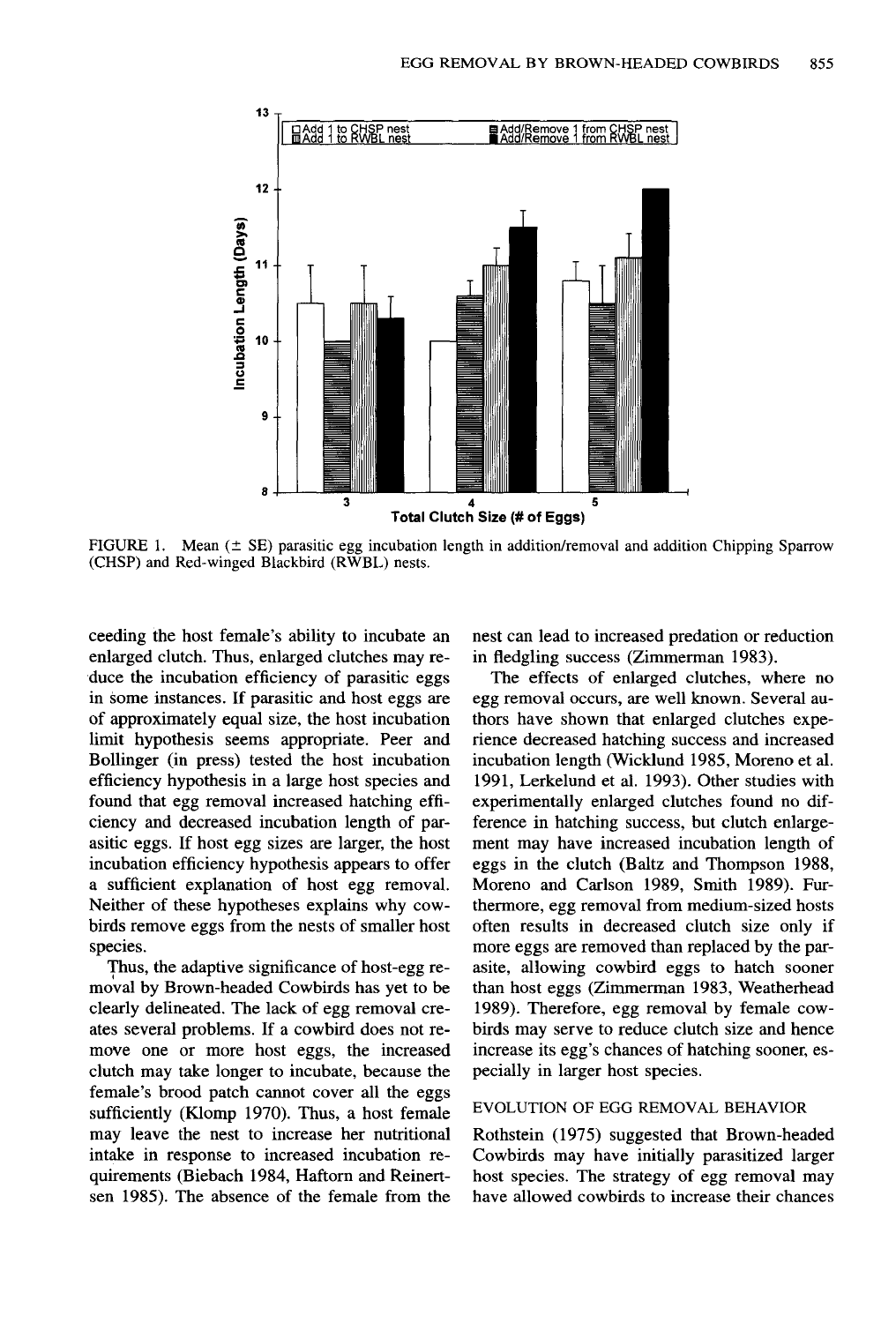of successfully parasitizing a larger host species. In a large host species, the Common Grackle *(Quiscalus quiscula),* Peer and Bollinger (in press) found that parasitic eggs not only had a greater chance of hatching in experimentally reduced clutches, but they also had shorter incubation lengths than parasitic eggs in larger clutches. Furthermore, the hatching differential between host and parasitic egg was greater in smaller (fewer egg) clutches, possibly allowing the parasitic nestling to gain an early growth advantage over the larger grackle nestlings.

Rothstein (1975) reported that most rejecter species of cowbird eggs are larger host species, indicating an evolutionary response to prevent broqd parasitism. Bronzed Cowbirds *(M. aeneus)* and Shiny Cowbirds *(M. bonariensis)* frequently parasitize larger host species and are rejected more frequently by larger host species than by smaller host species (Carter 1986, Mason 1986). After larger hosts began rejecting cowpird eggs, selection may have favored parasitizing smaller host species (Rothstein 1990). In some smaller hosts, cowbirds may not remove eggs as often as in larger hosts (Elliot 1978, Petit 1991, Sealy 1992).

The negative effects of brood parasitism on smaller host species have been well documented (Mayfield 1960, Marvil and Cruz 1989, Sealy 1992). Egg removal may reduce host clutch size and decrease hatching success of host eggs (Wolf 1987, Marvil and Cruz 1989, Petit 1991).

Incubation length decreases in small hosts, which provides some support for the incubation efficiency hypothesis. Larger hosts lay larger eggs, so that the smaller parasitic egg may receive less heat, possibly resulting in inefficient incubation or increased incubation length. Conversely, as host size decreases the parasitic egg would equal and then surpass host eggs in size, thereby reducing host hatching success. Although no advantage may be gained in terms of parasitic-egg incubation length or hatching success, the removal of smaller host eggs may serve to reduce nestling competition.

In small host species, cowbirds may remove host eggs to reduce nestling competition and allow the cowbird nestling to receive more parental care (Scott 1977, Zimmerman 1983). Because egg removal does not appear to have an effect on incubation length or hatching efficiency in small hosts, further research into the posthatching implications of egg removal seem appropriate. Analysis of nestling growth rates, fledging times, and survival rates of cowbird and host nestlings in hosts of different size might provide further insight into the evolution of egg removal behavior by cowbirds.

#### ACKNOWLEDGMENTS

We thank D. Dallas, K. Allison, R. Thomas, and N. Keyth for their dedicated work in the field. E. Kershner, E. Moll, and K. Kruse provided valuable support, assistance and comments on the manuscript. We are indebted to P. Wesch, G. Grissom, and the Coles County Regional Airport for allowing access to their properties. We extend special thanks to the Illinois State Academy of Science, Eastern Illinois University Zoology Department, and the Council for Faculty Research at Eastern Illinois University for providing financial support.

#### LITERATURE CITED

- BALTZ, M. E., AND C. F. THOMPSON. 1988. Successful incubation of experimentally enlarged clutches by House Wrens. Wilson Bull. 100:70-79.
- BIEBACH, J. 1984. Effect of clutch size and time of day on the energy expenditure of incubating starlings *(Sturnus vulgaris)*. Physiol. Zool. 57:26-31.
- BLANKESPOOR, G. W., J. 00LMAN, AND C. UTHE. 1982. Eggshell strength and cowbird parasitism of Redwinged Blackbirds. Auk 99:363-365.
- CARTER, M. D. 1986. The parasitic behavior of the Bronzed Cowbird in south Texas. Condor 88:11- 25.
- DAVIES, N. B., AND M. DEL. BROOKE. 1988. Cuckoos versus Reed Warblers: adaptations and counteradaptations. Anim. Behav. 36:262-284.
- EARLEY, C. G. 1991. Brown-headed Cowbird, *(Molothrus ater),* seen removing a Chipping Sparrow, *(Spizella passerina),* egg. Can. Field-Nat. 105: 281-282.
- ELLIOT, P. F. 1978. Cowbird parasitism in the Kansas tallgrass prairie. Auk 95:161-167.
- FRIEDMANN, H., AND L. F. KIFF. 1985. The parasitic cowbirds and their hosts. Proc. West. Found. Vert. Zoo!. 2:225-302.
- HAFfORN, S., AND R. E. REINERTSEN. 1985. The effect of temperature and clutch size on the energetic cost of incubation in a free-living Blue Tit *(Parus caeruleus).* Auk 102:470-478.
- HoFSLUND, P. B. 1957. Cowbird parasitism of the Northern Yellow-throat. Auk 74:42-48.
- KLOMP, H. 1970. The determination of clutch size in birds. A review. Ardea 58:1-124.
- LERKELUND, H. E., A. MosKNES, E. ROSKAFf, AND T. H. RrNGsBY. 1993. An experimental test of optimal clutch size of the Fieldfare; with a discussion on why brood parasites remove eggs when they parasitize a host species. Ornis Scand. 24:95-102.
- MARTIN, T. E., AND G. R. GUEPEL. 1993. Nest-monitoring plots: methods for locating nests and monitoring success. J. Field Ornithol. 64:507-519.
- MARVIL, R. E., AND A. CRUZ. 1989. Impact of Brown-